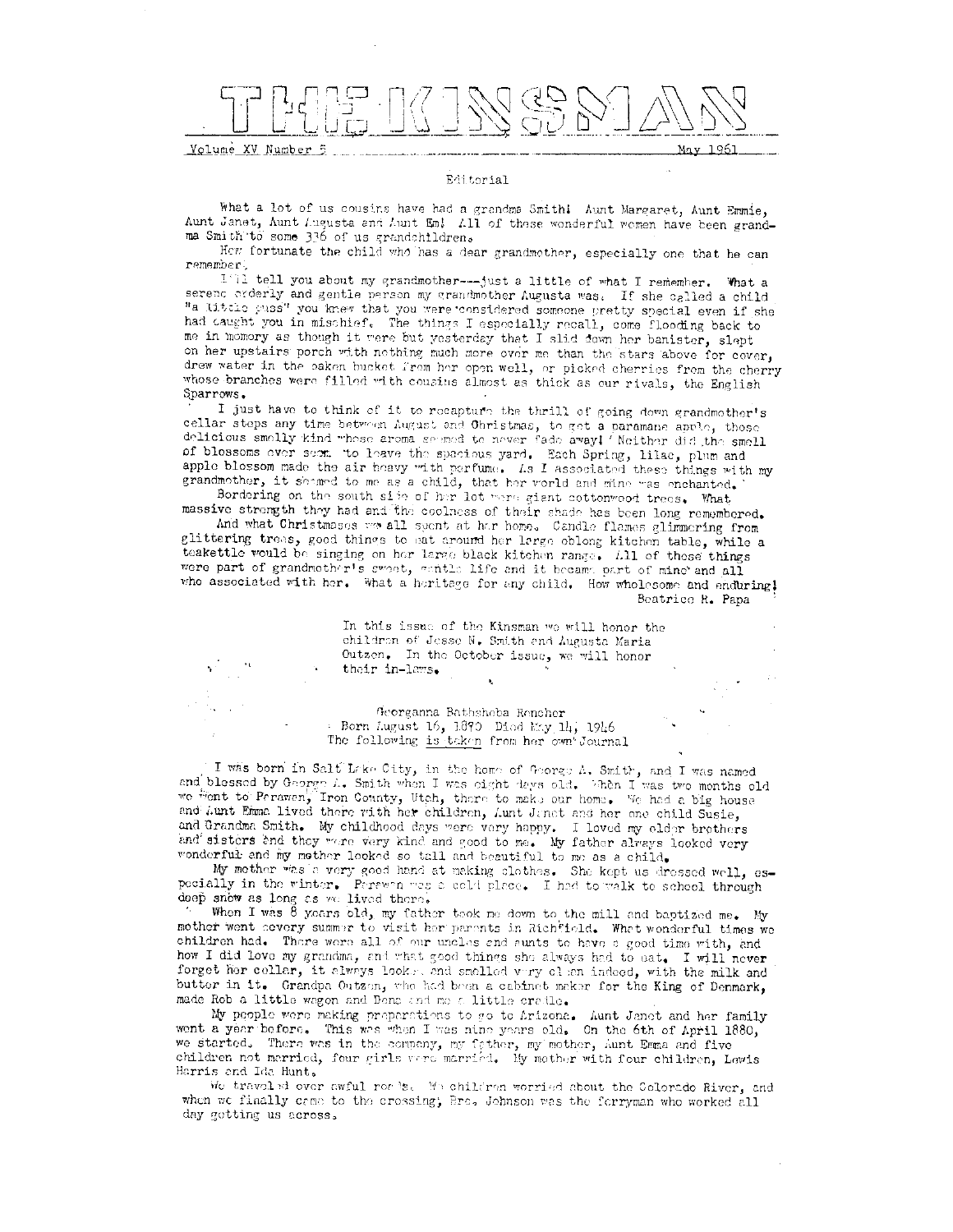We had our camp fire made and started the horses back; they had been hobbled and put out for the night. The whois band pumped into the river. Jesse jumped on the last horse and surrounded them and even them all back. We all looked on, holding our breath. The next day we traveled over Lee's Back Bone and a terrible bone it was!

One day Pa was gone all day hunting water. Lewis said, "Pashie, why don't you go and get some water?" I found two breas buckets and said to Walter, "Let's go and get some water." We walked along and I said, "Ch, Walter, how will we know the way back to camp?" He said, "Oh, we will just step in our tracks and go back all right.' Pretty soon darkness came on and I said, "Walter, we can't see our tracks and we can't see the camp fire." In a little while we heard someone walking, and to our great joy we saw Pa. He looked surprised and sad. He said, "Why in the world did you come out here?" We told him we came after water. He took our bickets on his arm, with his empty buckets and his shovel on his shoulder yet still he reached his hands out to us. We children chatted along, but when we got to camp we were alarmed to see how bad Pa felt. He told the folks the wild beasts would have eaten us up before morning if he hadn't happened on to us. From then on everyone in camp should know where the children were and what they were doing every minute of the time. Pa wanted some water to drink. Aunt Emma got some water for him that had been saved for the children, but Pa would not drink it. That night too, we all went to bed without any supper, we could not eat because of our fright.

Submitted by Gaorge A. Rencher, son of Bashie Aunt Bashie was a gentle, kind woman. She was the mother of six children. All of them are living and have fine families.

News from George A, and his wife Elda about their own children:

Ellen's husband, George C. Rands, graduated from Texas A.&M. on the 21st of Jan. and they moved to Ceres, Calif. where he is managing a large poultry farm for Olsen Bros. They just got 12,000 day old chicks. Ellen is teaching in the 3rd grade there now.

Paul and his wife have just bought a new 4 bedroom home in Seattle. Roy is in Troutdale, Cregon and doing fine in his missionary work. My brother Ump called us vesterday and they are well and doing fine.

Agnes, daughter of Aunt Rashie, lives in Sandy, Utah and does wonderful things in Genealogy. The other children, Clarence, Alfred and Ethel and their families live in St. Johns, Arizona.

> Augusta Gerhardina Hulet Born July 14, 1872 Died Jan. 9, 1940 by Sadie H. Avery

My mother, Dena Smith Hulet, was the second child of Jesse N. and Augusta M. Smith. She was named Augusta Gerhardena. Gerhardena is a Denish name and was beautiful when Grandma said it, but is a little hard for anyone else to pronounce just right. Therefore it was shortened to Dena, and those of you who know her called her "Aunt Dena." She was married to John R. Hulet on April 8th, 1896. They became the parents of five children. Little Katy died in infancy, and Eugenia passed away six years ago.

We had a lovely and comfortable home in Snowflake and were surrounded by our beloved Smith relatives. I am sure this was a comfort to mother, since my father's business took him away from home a great deal of the time. Mother's home was just down the block and across the street from Grandma's. One of the carliest things I remember about my mother was her affection for her mother and the jey it gave her to walk "up to Ma!s." I think very for days passed when mother did not go "up to Ma's." Sometimes there was a quilt on the frames in the big room upstairs. Other times Mother, Grandma, and the big girls sewed carpet regs, and we kids were allowed to wind the rags into balls.

I have always been thankful that Mother had this happiness during her lifetime. I have wished countless times that my little mother could have stayed with us longer and that my home might have been close to hers, so that I too could have gone "up to  $M_2$   $R_2$ .

Dena's living posterity is as fellows: Three children, nine grand-children, and twenty-four great-grandchildren.

My brother Ernest, lives with his family in Holbrook, Arizona, where he is Postmaster. His oldest daughter, Gherdenia, lives with her husband, Steve Hale, and their children in Salt Lake Sity. Vivien and I both live in Provo, Utah. Vivian's husband, Sterling Taylor, is one of Provets leading merchants. I have six living children, five of whom are married and living in verious parts of the nation. My youngest son is still at home and is a freshmen at B.Y.U.

 $S$ . H.  $\ldots$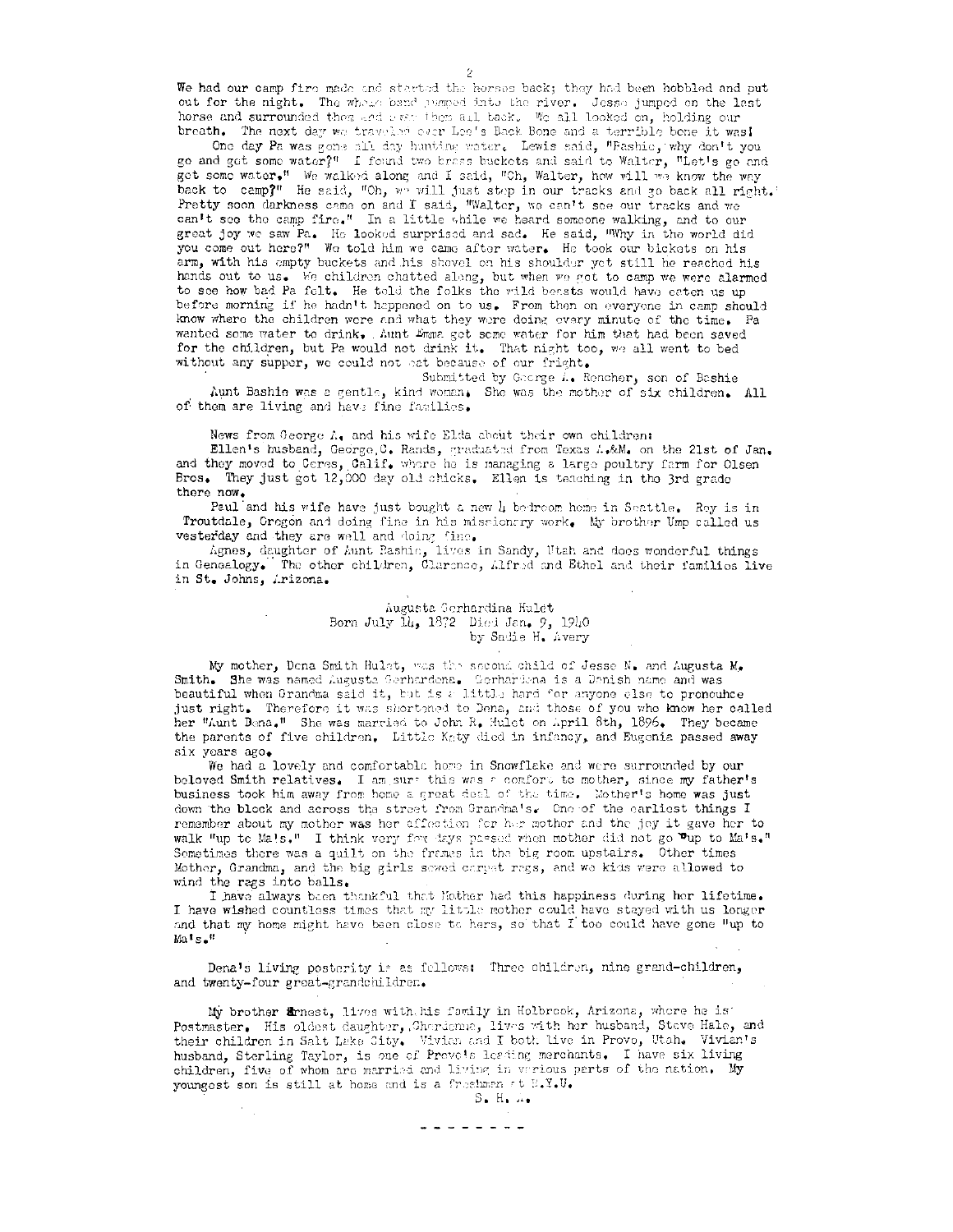## Robert Christian Born Nov, 27, 1874 Died April 9, 1920

My memories of Uncle Rob are rather limited because I was very young at the time of his death. Things that I do recall however, was that he was tall, good looking and always jovial and full of fun. He would jokingly pull us kids hair and then give us a nickle.

He had a good education for his day and for some time was County School Superintendent of Navajo County in the days when a stiff examination was required of all teachers to pass before they could qualify to teach. Some would try year after year before they finally made the grade.

Rob Smith was known for his keen intellect and good judgment. He served a term in the State Legislature. He was anxious that his family move to Snowflake after his death, where they could own and publish the weekly newspaper "The Snowflake Herald." This they did. Aunt Sarah T, his wife, and their sons edited and published the paper for years, which was an outstanding credit to our community and to themselves. Although the paper is no longer published, the good and worth of the publication of "The Snowflake Herald" for as long as it exhisted, cannot be estimated.

Uncle Rob died of cancer. Summing up his outstanding qualities would be, I believe, his devotion to his family and to his fellowmen. He indeed had the spark of greatness in his character.

### $B$ . R. P.

Nearly all of Uncle Rob's posterity live in Holbrook. Helen isrecovering from surgery for brain tumor. We are all grateful that she is better. Effie teaches school in Holbrook. William and Ralph are successful business men in Holbrook. 

### Martha Amelia Flake Born July 17, 1877 Died August 10, 1931

Patient, kind, lovable aunt Mattie. She devoted her life to her family and was the honored mother of fifteen children. Besides her own children, she raised the motherless children of her husband's first wife as well as the infant son of her step daughter.

Tribute should be paid to hunt Mattie's hospitality. Guests were always welcometo the large Flake home, whether it be neighbors, relatives, friends, the General Authorities of the Church or whoever it might be. She was always busy, always working to make someone else comfortable and happy. She was a person without guile and a person genuinely unselfish.

The following was taken from the Life's Story of Rebecca Smith Rogers:

Mother had Mattie's five oldest children staying with us while she, accompanied by James M., went to California to get treatment for a cancer. In spite of our painstaking care, suddenly, like a thunder clap out of a clear blue sky, Augusta was striken with what I think doctors would call Spinal Meningitis, and I am sure no child as sick as Augusta was then, ever recovered. She lay as if dead in a coma for weeks and her little back turned black along the spinal column. We telegraphed for her parents to come home. I shall always carry with me the memory of my dear mother's anxious face and of father's carnest prayers for her recovery during those many weary days and watchful nights with the little sufferer. Finally the doctor gave his consent for Mattie to leave and they hurried home on the fastest possible train. I can almost hear Mattic's scream or moan as she saw what seemed to be decomposition of her darling child setting in, even before the spark of life had left her little body. I remember father standing in the big old kitchen with his arm on the banister. I was setting the table for supper, James M. came walking sadly in from Mother's bedroom where Augusta lay apparently worse. He went over to Father and said, "Bro. Smith, I am willing to give up. If you will come in we will dedicate her to the Lord." Father looked up and said, We will hold on a little longer."

I finished putting the food on the table and got Mattie to leave her and go in and eat something while I watched. I was all alone with the child and fancied I could see by her syes that she was watching me, so I began to sing, "Mrs. Pussy, Slick and Fat", a kindergarten song with metions of the hands. I had gone through this many times will all the children, going through the motions with their little chubby hands. Well, to my great surprise, Augusta moved one little thumb. I went through the first line again to be sure. I wasn't mistaken, and sure enough she moved her little slim thumb again to represent Mrs. Pussy. I ran to tell the folks what had happened. They all got up from the table and came in, Father, Mother, Mattie, James, Rachel and I. Well, you can imagine the rejoicing when I sang the song again and she showed us for the first time in weeks that she understood. From that time on, she slowly recovered, and oh, what a joy it was to us all. I often think of how near we came to losing her and how merciful the Heavenly Father was in sparing her life, for she is surely a choice spirit, a wonderful character. She took her Mothers place in the home, but her greatest charm is her improved talents of which she has many and has used so wisely. She has been on several missions, has traveled a great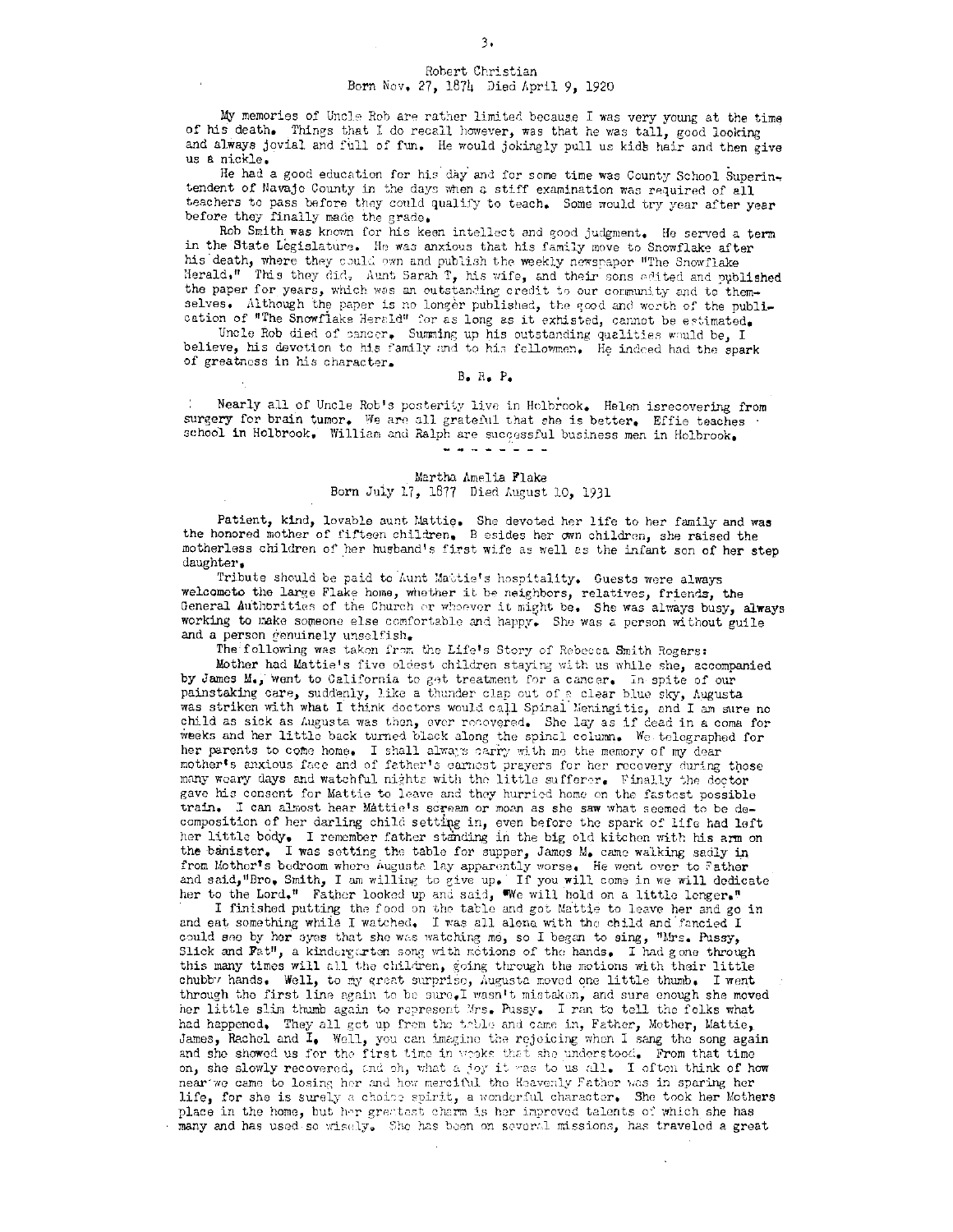deal and has been to schools all over the land. She is a splendid teacher herself, and is so congenial with her little neices and nephews who continually surround her at the old Flake home.

(My mother, Rebecca Smith Rogers was a great record keeper and fine writer. I was very happy to find the above account in her own Journal. It is a fine insight into an incident in Aunt Mattic's life and a lovely tribute to her daughter, Augusta.)  $B$ . $R$ . $P$ .

# Ashel Henry

## Born December 5, 1880 Died September 7, 1948

Ashel Henry Smith seemed to make noble, the common things in life. His character was bound to a code of justice and fairness with his dealings with everyone. He was tender hearted and kind and no one could ever accuse him of a dishonest dealing.

"He was the second and last son of Jesse N. and Augusta Maria Smith. His birth was smong the first ever to be recorded in the town of Snowflake. He spent his entive life in the vacinity of Snowflake and Hunt, Arizona, where he was engaged as a rancher and a farmer until his death. While living at Hunt he was Bishop of that Ward for many years.

Ashel Smith and his wife, Pauline Udall Smith, became the parents of nine children, all of whom have contributed that commendable way in their lifetime, to their church and community life.

The influence for good that was kindled by the life of Ashel Henry Smith has been felt and retained in the hearts of people whose lives he touched --- in lots of ways, you are still with us, Uncle Acel

> (Any pending tributes to Uncle Ashel and Aunt Pauline will have to be published in the October issue of the Kinsman.)

> > $Inz$ Born August 6, 1883 Died October 9, 1910

## The following was submitted from far off San Pedro Sula, Honduras, Central America--------------by Garland F. Bushman

Anna Smith, my mother, was born August 5, 1883 at Snowflake, Arizona, a daughter of Augusta M. and Jesse N. Smith.

Grandma Augusta told us that our mother was very frail as a child and many times it seemed she would surely die in childhood, notwithstanding the special care and attention that was given to her health.

Grandma told of her own Patriarchal Blessing in which she said the Lord told her she would be able to raise all of her children to maturity if she continued to live faithfully, and so it was. Grandma lived for her blessings and raised each one of her eleven children to maturity.

We have been told by many people that our mother became a beautiful young woman. Her eyes were brown, her hair was blonde. She was tall and graceful. All those who knew her declare that she possessed a very pleasant disposition and always spoke kindly. Father often said that our sister, Virginia B. Scheson, is very much like her.

Almost all her lifetime was spont in Northern Arizona. She attended the Snowflake public schools and the Snowflake Stake Academy. She appreciated the company of her brothers and sisters and friends.

At age ninateen years, after a beautiful romance, she was married to Preston A. Bushman of Joseph City, Arizona in the temple at Salt Lake City. Elder John R. Winder officiated at the marriage rites.

The couple in company with John and Ldele Westover and others traveled via team and wagon from Arizona to Utah because of their desire to have the blessings of Temple marriage. Their trip consumed the time of several weeks.

They made their home in Joseph City, Arizona and devoted their time and talents to the upbuilding of that pioneer community. Their home was a haven of peace and happiness for all who came into their presence.

Four children were born to them, namely: Joseph Preston, Georganna, Garland Foscue and Virginia Augusta.

During the Autumn of 1910 our mother's span of life on this earth came to a close. More than a half century has passed by since she was called to her heavenly home. Words of praise and honor continue to remind us of her good life and her righteous example before all people. Forty-one decondants now held her news in highest consideration and affection.

Note: On the 10th of April, Garland and his wife, Elsie Fern, Claw to Europe. He is Latin America Division Monager for the Toxas Refinery Corp. of Just Worth, Toxas, His work takes him to many far-evay places. He is an active feareered, His son, Clarence, recently married Loona Makipaja in the S.L. Temple She is free Pinland. Anna, Garland's daughter, teaches school in San Francisco, His sons Robert and Janes are students.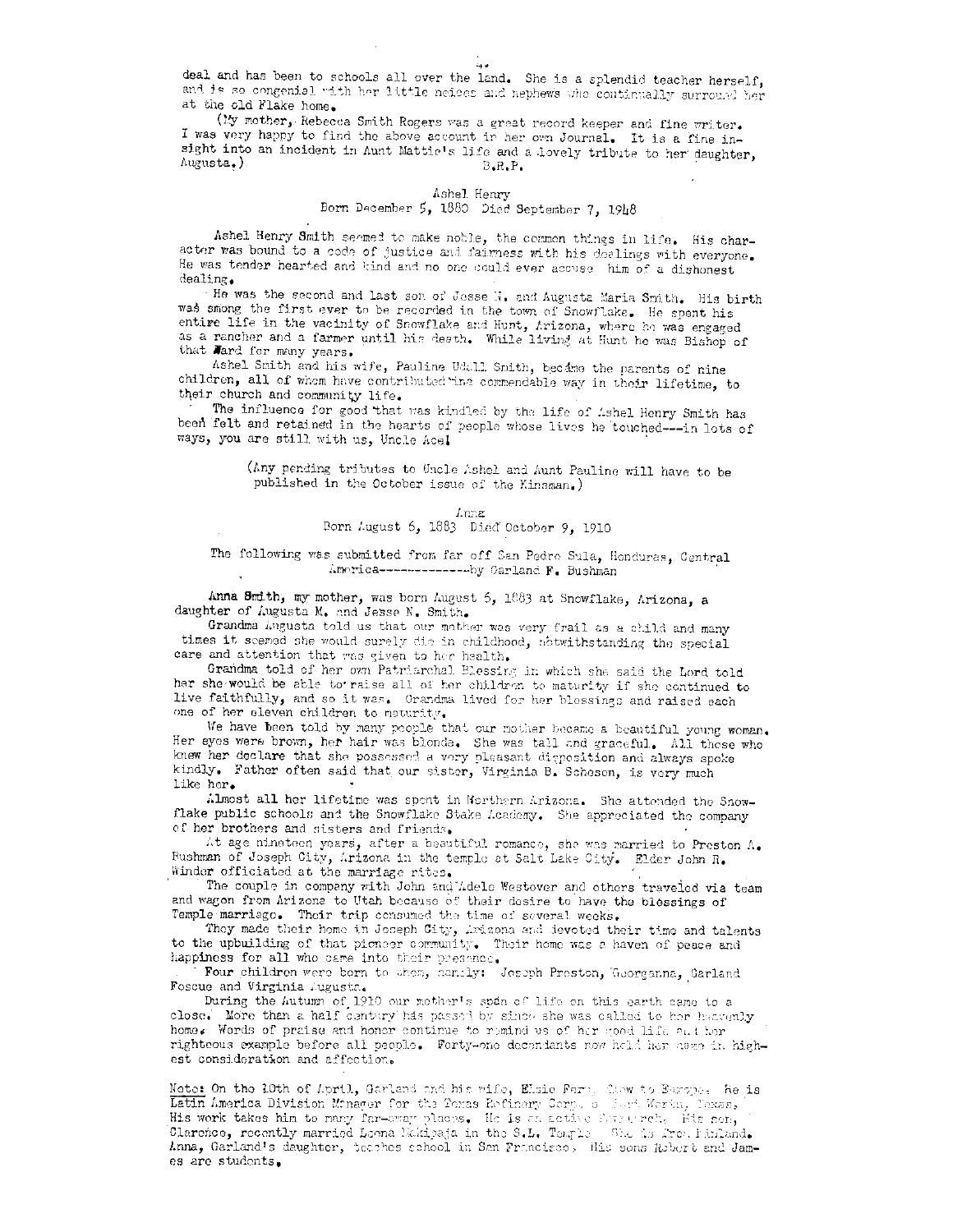### Rebecca Born October 23, 1886 Died November 3, 1960

Since my mother's sketch was published in a recent issue of the Kinsman, I folt that this message to her children that we found after she had passed away, would be fine to contributs. It could well be a message to us all. It portrays the type of person my mother truly was,-------Beatrice

### "My Birthright"

Our birth is but a sleep and a forgetting The soul that rises with us, our life's Star, Hath had elsewhere its setting And cometh from afar Not in entire forgetfulness And not in utter nakedness But trailing clouds of glory do we come From God, where is our home Heaven lies about us in our infancy!

In the beginning there was God and with him all the hosts of Heaven, sons and daughters of God, praising the Father and shouting for joy. And I was there!

Perchance my voice mingled with the mightly ones in that rapturous shout on hearing our Father's plan. We had lived in the presence of God, had been trained by Him in all His learning, and now that we had advanced to a certain stage, and had kept our first estate, he had ready for us another sphere of action.

Out in space rolled another world created by God to be a fit abode for the faithful. There we would obtain physical bodies, come in contact with misery, suffering, and death, have a chance to exercise our free agency, and be tested for a life hereafter,-Eternal Life.

The things we did before coming to this world conditioned our lives here and the things we do in this life, will condition our life hereafter.

Out of all the vast multitudes of tried and trusted spirits in the pre-mortal life, the Lord chose a small number of choice spirits and kept them in reserve and training until a day came in earth's history when the very staunchest and bravest should be needed. With the dawning of this last Gospel dispensation came their call to journey carthward and perform the special mission for which they were qualified by character and experience. To organize the Kingdom of God upon the earth, to build it up and defend it, and to receive the sternal and ever-lasting Priesthood.

Through this highly favored lineage I was privileged to come to earth and be born of worthy parents, therefore my heritage is one of the very greatest in all the world. I need never envy one born heir to millions in worldly wealth nor one whose birth entitles him to rule an empire, for my birthright surpasses all these and blessed am I because of my lineage.

My life has come down to me from generation to generation through the patriarchs and prophets of ancient Israel, through the noblest and most faithful of their descendants in the dark days of their dispersion, from kings and rulers, great nobles, warriors and law givers of many nations, from many God-fearing men and women of honest lives, some of them outstanding leaders in service to their race and age. I need nover apologize for my earthly father and mother for through them some of the best blood of the Dispensation of the Fullness of Times flows through my veins.

B ecause of my birthright and my obedience to the principles of the Gospel, I, in connection with my husband and sons am entitled to bear the Holy Priesthood. This is truly a pearl of great price worth more than any other earthly possession.

By properly exercising the powers of the priestheod and performing in full the mission devolving upon every bearer of the Priesthood, one qualifies to have part in the glorious resurrection of the just, inheriting eternal life, to dwell eternally with God the Pether, and our Lerd Jesus Christ in the Celestial Kingdom. Ultimately every rightcous desire of ones heart may be achieved, eternal family happiness, wisdom and knowledge, riches, power and dominion.

As I contemplate all these blessings, my heart swells with pride and thankfulness to all those whom I am indebted to for my blassings and I want my posterity to feel the same gratitude towards me.

We are in the midst of our Second Estate, earning today the blessings we will hereafter inherit. Now is our day of opportunity. We are striving for the greatest prize ever offered to any person in all the world. We are face to face with the supreme period of our existence. To fail is unthinkable.

May our kind Heavenly Father guide His erring child and her childron and her children's children to prove true to their birthright inheritance!

 $R_{\bullet} S_{\bullet} R_{\bullet}$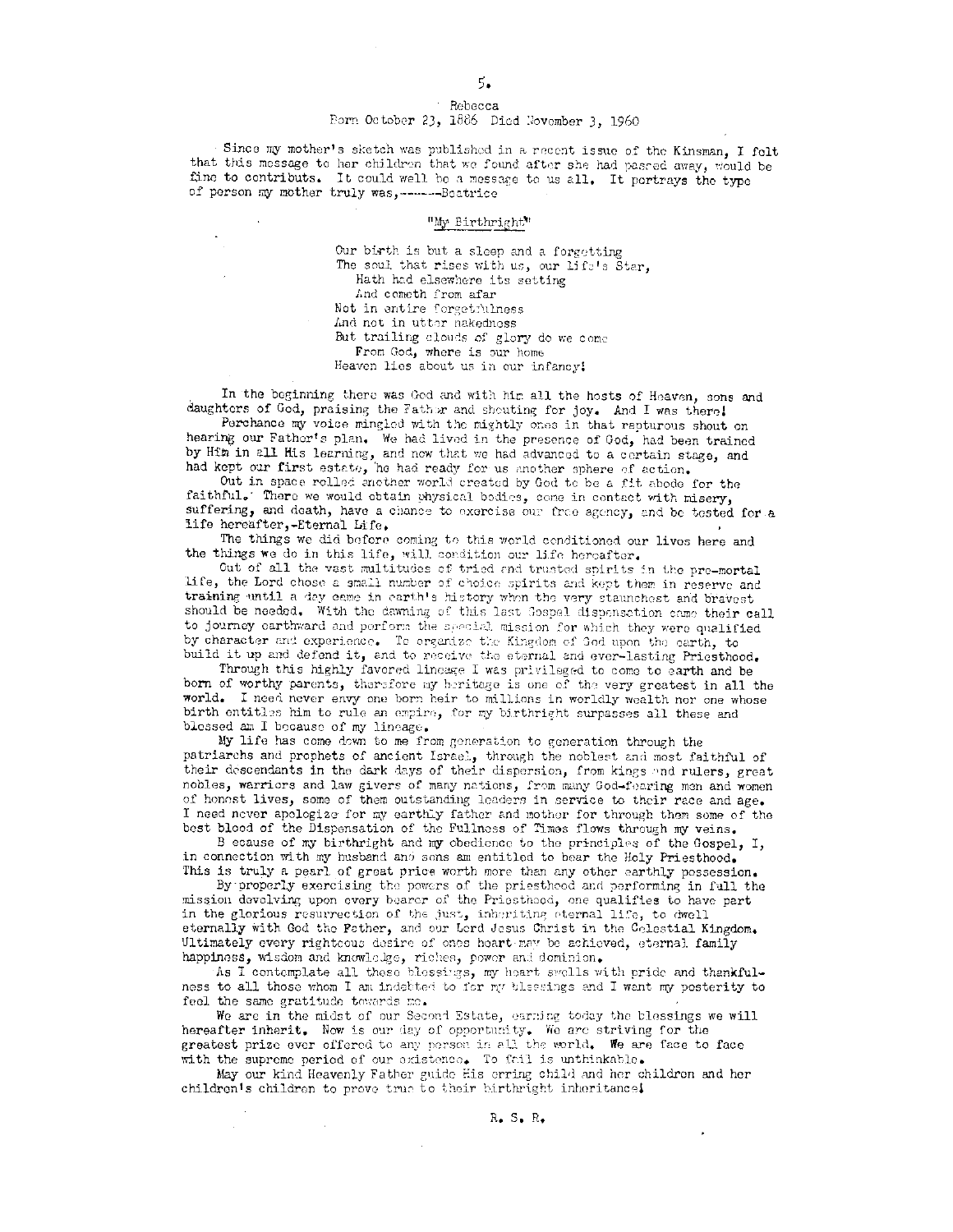# Rachel Born January 1, 1889

## By Virginia Benson Peterson

Dear Mamma was everything good, pleasent, sweet, kind, conscientious, selfsacrificing--- I could go on and on.

How I wish she could have lived to be old. Maybe though, it is as Daddy said, "One thing about her going young, she is more grieved for and missed more than one who lives to be real old and most of their friends are gone."

We surely have missed her that's for sure. It has been twenty years. No doubt she has been doing much compassionate service over there as she surely did here.

She wanted us to be good and she was a good example. We just needed to be like her.

When I was a little kid and was afraid of the dark alone out doors at night, mamma sort of laughed and kidded me and said I must have been naughty that day; that if I was good I would not be afraid of the dark at night. I thought back and I had been mean in the day. Liter that I decided that if I did not want to be afraid of the dark I would have to be good.

She would never let us big kids scare the little kids at all. She said if we frightened them we would get frightened.

She taught us the gossel and gramar as we went along. She would correct us right at the time when we made a grammatical error. She took time out to explain gospel instances and taught us as we went along.

One time there had been a rushing, odd sound in the west all day. Someone suggested that maybe the world was coming to an end. I thought maybe it really was and that was an edgy subject to me. That evening I went to Mamma and seriously asked her if the world was coming to an end. She said, "No." She said she did not know what the noise was but that it was not the end of the world. I asked her if she would be afraid when the world came to an end. She said, "No." I knew she meant it. I could tell that the reason she would not be afraid was because she was so good. I hoped I could be good like that when I got big. I marveled that she was so brave.

We found out the next day that the noise in the west was a flood in the Lakefork River about ten miles from our place.

(Virginia is the oldest child of Aunt Rachol and Uncle Melvin Benson. She lives in West Jordan, Utah and is the mother of four children, namely:

Mary Louise Merlyn John

Mark Arlen Renae

The other children of Aunt Rachel are: Lois, Loraine, Melvin J. Jr., Jesse Nathaniel and Ruth and Rhea, twin girls.

### Sophronia

## Born April  $\beta$ , 1892 Died The following was written by Virginia B. Acheson

I am glad to write a bit about my Aunt Sophron and pay tribute to her many fine characteristics. For as long as I can remember her, she took a motherly attitude toward me from the very first and was one of my dear aunties who did so much for me--often carrying me across town to a nuring mother who was willing to share her baby's milk with me. She did many nice things for me all my life, such as, making clothes for me. She wanted me to look just right in school.

After I had a home of my own she spent much of her time with me and my family. She really loved my babies and helped care for them. She was a most devoted baby sitter. My children still refer to their evening story hour with "Aunt Fofo." How they enjoyed it!

I would like to pay tribute to her love, devotion and care of Millie and then Grandma at the time they needed her most. She truly gave of herself to help provide for their comfort and needs.

We were sorry she had such poor health and especially in the last years of her life. I like to think that she is with her dear parents, brothers and sisters, and friends and has no more handicaps but is free to progress and use her very fine talents.  $V$ ,  $B_{\text{max}}$ 

Aunt Phron as we called her, received a Masters Degree from B.Y.U.

### Natalia Born April  $3, 1394$ ----still living by Sylvia Blazzard

My wonderful Mother has now lived equally as long without Daddy as she lived with him. I say this only in the physical terms for his spirit has been and is with her helping and guiding her all these years.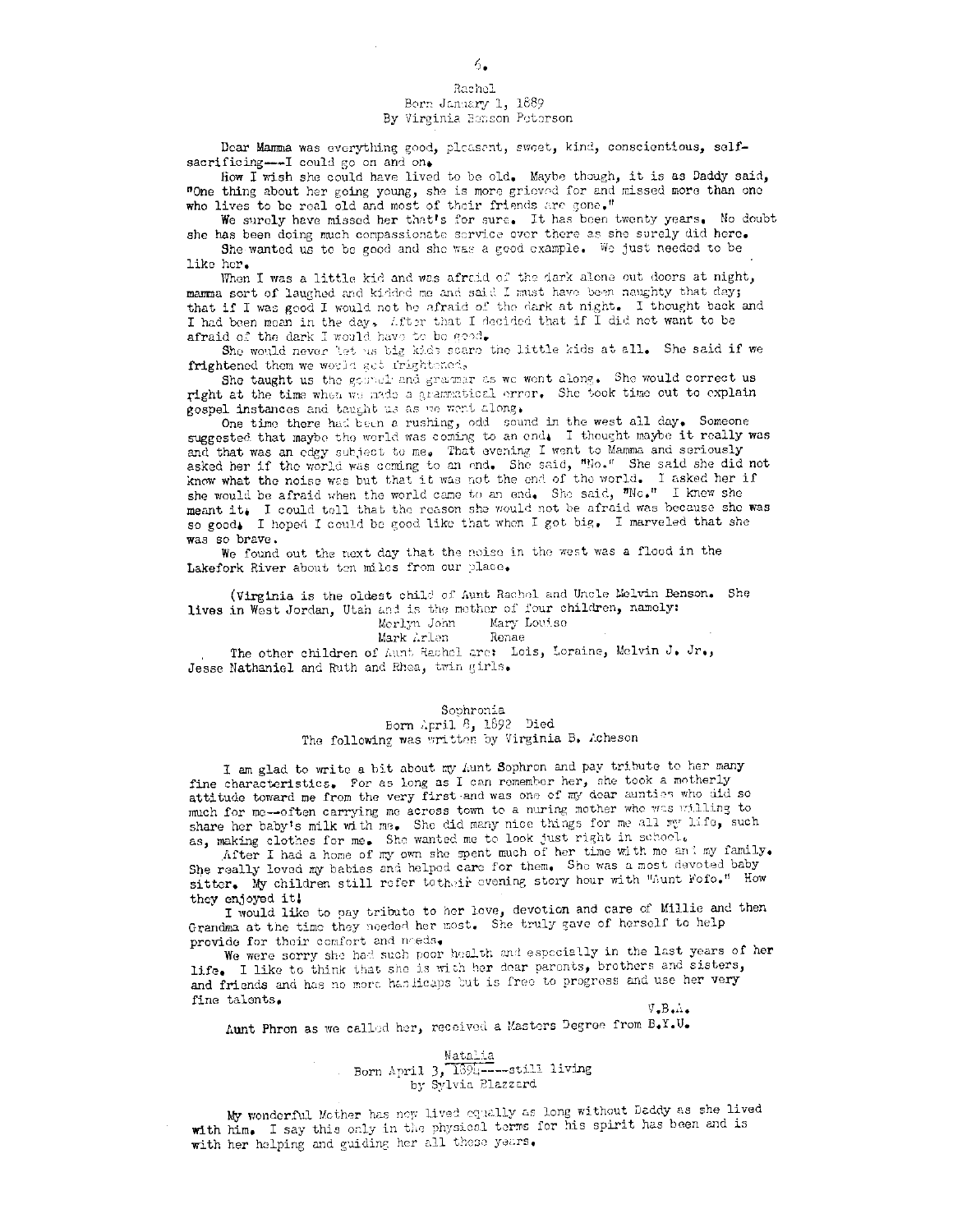The sacrifices and heartaches that Mama has endured are great, but her courage and integrity dominates her. She doesn't dwell on her sorrows that have come into her life and noone can sympathize with those who sorrow more than she can. She always looks to the bright side and a better tomorrow.

Her devotion and love for her family and church is her great distinction. I don't know of anyone who has been more faithful to her Smith family, her Farr family and to hers and Dad's own family than my mother, and in this faithfulness to her families whose lives are so entwined with our wonderful church, hers too is with the church. I always admire her for the way she upholds her family, her brothers and sisters, and the beautiful attitude she has instilled in us of polygamy.

She has held a job in the church ever since I can remember. She was my Primary teacher when I began Primary, worked in it all the years and was my teacher when I graduated from Primary. She encouraged me all through school and made it possible for me to graduate from Brigham Young University for which I will always be grateful.

She teaches through example more than any other way. I learned my way of life from her, yet I don't remember actual teaching lessons. I've tried to remember how she taught me certain things when I run into everyday problems with our three young 'uns and each day I appreciate and respect her anew for the wonderful job she has done in rearing our large bunch alone. We all think she's done a good job---we're all, but one, married successfully and that one is on a mission for the Church. She is our pillar of strength that we always look to for comfort and advice. Her wonderful sense of humor and the things she can find to laugh at are a comfort to all. There are many wonderful precious things I attribute to my mother that would

take books to print. I wish I had the ability of expression to tell how I feel.

The posterity of David Ernest and Natalia Smith Farr is great. Of six children, twenty-four grandchildren have been born in the last thirteen years, with known prospects of two more come summer.

 $\gamma$  ,  $\gamma$ 

Norman and Dorothy Farr----Six children LaMell and Henry Ashcroft----Seven children LaMarr and Lucinda Farr-----Three children . Sylvia and Trevelyn Blazzard---Three children Gus and Nelda Farr---Three children Merl and Annotte Farr---Two children Ardath Farr and Troy Parker (married June 21, 1960) Francis Troy's sonst William Dale Jameson, Born 17 Aug. 1945 at Evanston, Ill. Robert Parker Jameson, Born 20 April, 1947 at Geneva, Ill. Quintin Chapman Macdonald, Born 27 Aug. 1951 at Los Angeles, Calif.

Millie

Born December 25, 1897 Died Oct. 3 1931

### Written by Virginia Acheson

I was pleased to be asked to write a few things that I remember about my dear Aunt Millie. I have so many pleasant memories of her, beginning when I was just a little girl. She used to sew dall clothes for my dolls and together we would cut out papor dolls and visit by the hours. One thing we roally had in common was our love for cats and kittens-and could never have too many. She would help me with my school home-work etc., and always showed an interest in what I did, where I went and how I looked when I left--many times offering to sew on a button, press a dress or whatever. I remember she was always nice and friendly to my little playmates.

Many happy hours were spent playing Rook and other games. She entered into it with zest and played to win----an usually did. I still like to think of her most beautiful brown eyes - beauty of color and expression - quickly registering compassion, pity and sympathy - to happiness and mirth - even mischieveousness. I remember her humble prayers as we knolt in front of the fireplace before retiring. I used to think she sort of visited with the Lord rather than using a more formal praver.

After I was married and had my babies - and like all mothers - just knew how special they were, I often wished that Grandma and Aunt Millie could see and appreciate them with me. Then the thought would always come, "Well, maybe they and my dear Mother picked them out in Heaven trees in the species one, well, maybe they and I am certain that Aunt Millions Answer weight thus,

to have known her as well as I did.